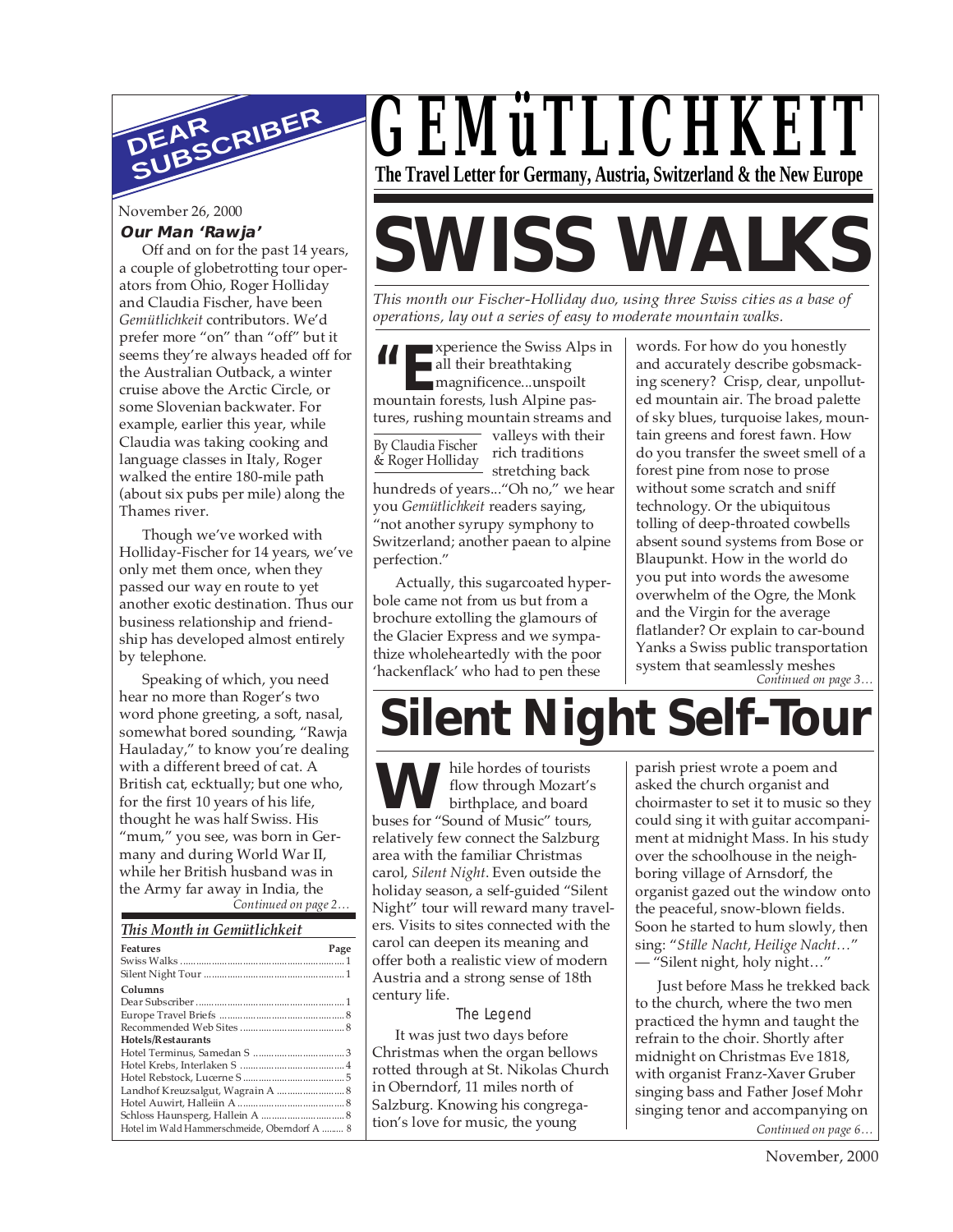#### *DEAR SUBSCRIBER Continued from page 1*

family lived in a small west England village. During the Battle of Britain, and for the duration of the war, being German wasn't very politically correct so mum told the world, her kids included, that she was Swiss much less schoolyard hazing.

It wasn't until just after the war, when 10-year-old Roger began asking pointed questions about his mother's alleged hometown of Bern, that he discovered his heritage was German instead of Swiss.

Actually, Roger almost wasn't. In the mid-30s, shortly after his parents were married, with Roger's automotive journalist father-to-be on assignment in Germany, and his mother at home in England, the pair planned a weekend rendezvous in Freiburg, Germany. Small mix-up. Mr. Holliday reported for weekend duty as ordered at the agreed upon location but Mrs. Holliday wound up in Fribourg, Switzerland. Somehow it all got sorted out.

Such German-English marital alliances, of course, have some precedent; Victoria, the British monarch made a fine match with Albert of Sax-Coburg. (Vicky, though, seems to have won the endorsement battle; she got her name on an entire era, while Al had to settle for his picture on the side of a tobacco can — surely you remember the wiseguy crank phone call to the local corner store that began "Do you have Prince

#### Albert in the can?)

As the product of this international union, Roger seems none the worse for wear. All things considered, he's a bright, charming, witty fellow. There does, however, seem to be one small glitch. Not all the words he uses can be located in Webster's Collegiate or its German equivalent (Roger speaks fluent German). Some are simply made up in that fertile but quirky English/German/ex-Swiss brain of his.

Here, then, is a brief glossary of words you may puzzle over when reading this month's Fischer-Holliday story on Switzerland:

**• Hackenflack:** A flat out Holliday invention. Translates roughly to public relations flack touting destinations where German is the spoken language.

**• Gobsmacking:** Lower class Brit word meaning extraordinarily beautiful — just like it sounds.

**• Regenschrimy:** Holliday's attempt to turn the German noun *Regenschrim* (umbrella) into some sort of Anglicized adjective.

**• Experten:** Sounds German but is actually Holliday-English. The German word for expert in my *Langenscheidts* is *Fachmann*.

#### • **Shop-opping**: Untranslatable.

#### **Calling From Europe Revisited**

Last month's brief discussion about the advisability of purchasing a cell phone in Europe apparently struck a nerve. A number of readers emailed and called in their solutions to the phoning home problem.

One woman correctly pointed out that prepaid phone cards are readily available throughout Europe and charges for calls to the U.S. are relatively inexpensive. For example, with a **Swisscom** card the per minute price for calling within Switzerland, as well as from Switzerland back to the U.S., is 0.30 Sfr. or about 17 cents. The cards are available at shops everywhere in Switzerland or on the Web at www.swisscom.com. Similar cards are available in Austria and Germany.

Still, as a traveler, you'll probably need to be either in your hotel room or a phone booth to use a card, so it doesn't quite solve the problem for those who want to be able to initiate and receive calls anytime, anywhere. For that you need a cell phone.

*Continued on page 8…* Though some car rental agencies will loan you a phone at no charge, the calls themselves are frightfully expensive, usually more than \$2 per minute. Probably the best solution for those who travel to Europe with

#### **Notes for Readers**

• Foreign currency prices are converted to U.S. dollars at the exchange rate in effect at the time of publication.

• Hotel prices listed are for one night. Discounts are often available for longer stays.

• All hotel prices include breakfast unless otherwise noted.

• Local European telephone area codes carry the "0" required for in-country dialing. To phone establishments from outside the country, such as from the USA, do not dial the first "0".

Atmosphere

Outstanding Value

Average Value

Food 65%<br>Service 20% Service 20%<br>Atmosphere 15%

**<u>Value Rating</u>**<br> **Cutstanding Value** 17 - 20

Very Good Value 12 - 16<br>Average Value 9 - 11

Below Average Value 5 - 8 A Rip-Off 0 - 4

|                | Vol. 14, No. 11 $GEM\ddot{u}TLICHKEIT$                               | <b>HOTEL RESTAURANT RATING KEY</b> |       |                             |
|----------------|----------------------------------------------------------------------|------------------------------------|-------|-----------------------------|
| November, 2000 | The Travel Letter for Germany, Austria, Switzerland & the New Europe | Rating Scale<br>Excellent          | Scale | Restaurant Criteria<br>Food |
|                |                                                                      | Ahova Averson                      |       | ≧aruica                     |

| Publishers:                                                                                                                                                                                                                                                                                                                                                                                                                             | Robert H. & Elizabeth S. Bestor |
|-----------------------------------------------------------------------------------------------------------------------------------------------------------------------------------------------------------------------------------------------------------------------------------------------------------------------------------------------------------------------------------------------------------------------------------------|---------------------------------|
| Editor:                                                                                                                                                                                                                                                                                                                                                                                                                                 | Robert H. Bestor                |
| Contributors:                                                                                                                                                                                                                                                                                                                                                                                                                           | C. Fischer, R. Holliday,        |
|                                                                                                                                                                                                                                                                                                                                                                                                                                         | Nikki Goth Itoi, Doug Linton    |
| Web Master:                                                                                                                                                                                                                                                                                                                                                                                                                             | Paul T. Merschdorf              |
| Consulting Editor:                                                                                                                                                                                                                                                                                                                                                                                                                      | Thomas P. Bestor                |
| <b>Subscription Dept:</b>                                                                                                                                                                                                                                                                                                                                                                                                               | Andy Bestor, K. Steffans        |
| Gemütlichkeit (ISSN 10431756) is published monthly by UpCountry Publish-<br>ing, 288 Ridge Road, Ashland OR 97520. TOLL FREE: 1-800/521-6722 or 541/<br>488-8462, fax: 541/488-8468, e-mail travet@gemut.com. Web site:<br>www.gemut.com. Subscriptions are \$67 per year for 12 issues. While every<br>effort is made to provide correct information in this publication, the publishers<br>can make no quarantees regarding accuracy. |                                 |
| <b>POSTMASTER: SEND ADDRESS CHANGES TO:</b>                                                                                                                                                                                                                                                                                                                                                                                             |                                 |

Gemütlichkeit, 288 Ridge Road., Ashland OR 97520

### **Restaurant Criteria**

Excellent 16 - 20<br>Above Average 12 - 15

Average 8 - 11 Adequate 4 - 7<br>
Unacceptable 0 - 3

People/Service 30%<br>
Location/Setting 15% Location/Setting 15%<br>Guestrooms 30%

Public rooms 5%<br>Facilities/Restaurant 20% Facilities/Restaurant

Above Average

Unacceptable **Hotel Rating Criteria**

**Guestrooms** 

| <b>Special C Designation</b>                                  |
|---------------------------------------------------------------|
| By virtue of location, decor, charm, warmth of management, or |
| combination thereof, an especially pleasant establishment.    |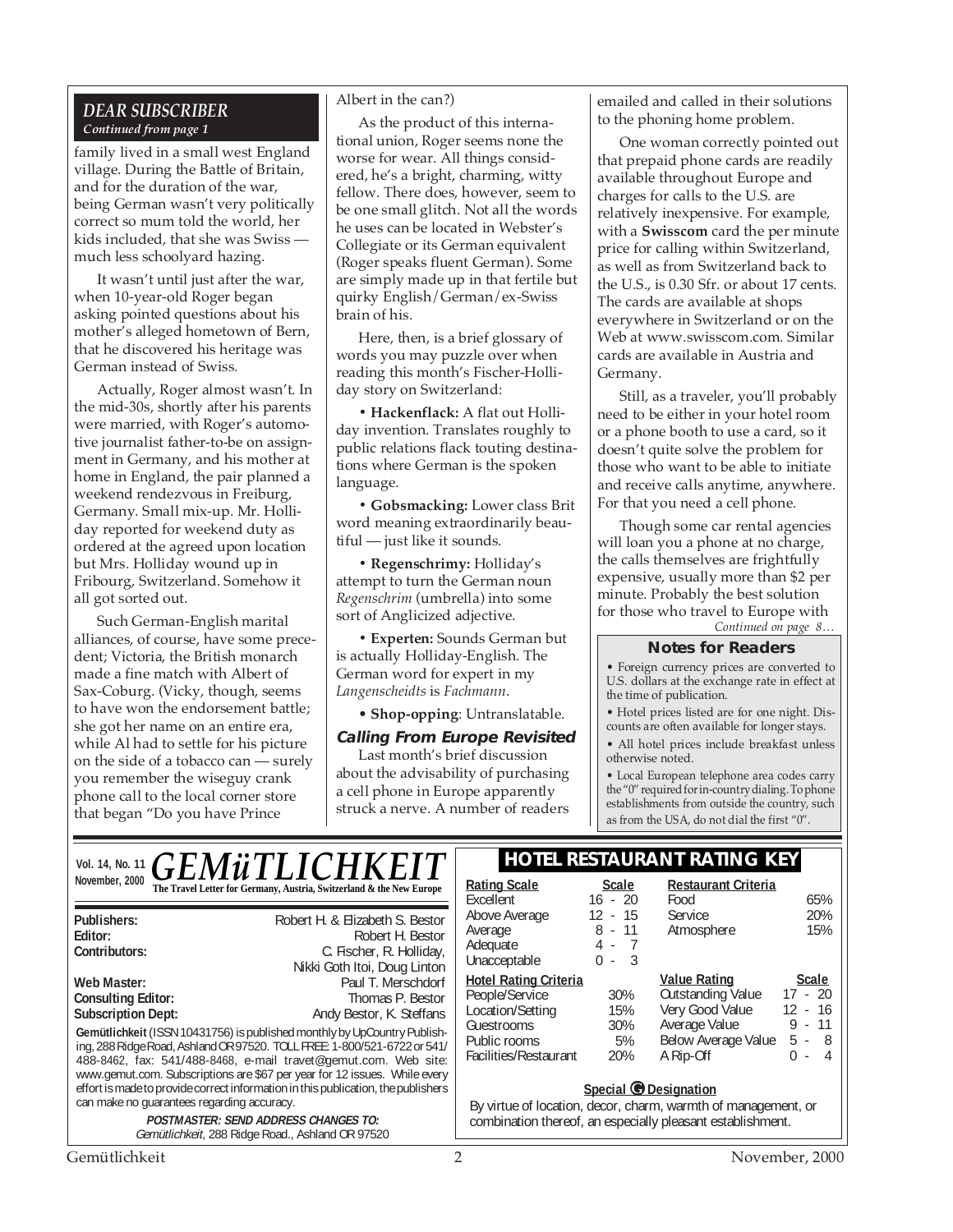#### *SWISS WALKS Continued from page 1*

every one of its movable parts...like one of those multifunction Victorinox knives. Trains to buses. Buses to ferries. Ferries to cog rails. Cog rails to gondolas. Ad infinitum. And Rolex precise.

The answer is you don't. You can't. And because our monikers are Fischer and Holliday not Wordsworth or Twain, we're already in danger of outrunning our limited range of descriptive superlatives. In any case, regular readers of this newsletter are already familiar with the extraordinary sum total of natural wonders already crammed into and onto this tiny country the size of a West Virginia or a Wales.

Yes, indeed. Switzerland still remains the pretty and peaceful democracy it has been for 500 years. And, despite a few recent highprofile social and political blips, it's still practically perfect...and perfectly predictable.

So given all this, is it conceivable that in some ways Switzerland could be a bit passe, touristically speaking? A used-up chad, perhaps? A little long in the travelers' tooth? Tell a frequent Euroflier, for example, that you're planning a Helvetian holiday and watch those eyes glaze over. Been there. Done that. "How about Turkey. Or Corsica. Or Singapore?" Or whatever the Conde Nast flavor of the month happens to be.

Frankly, for many years, we've been feeling a bit the same way. And despite a lock-box filled with quite delicious memories, we've also been bypassing or simply ignoring *die Schweiz* in favor of some of the more trendy destinations. But as we traveled the rest of the world, checking in and out of overpriced, overrun, over-hyped hotels, something kept tugging at our subconscious. Wistful visions of those small, intimate, family-owned and run Swiss hotels where everything works. Where the owners keep in contact over the years with a Christmas card or two. And where you know that on arrival you'll feel instantly *chez vous, zu*

#### *Hause*, at home.

Well, three of these treasures keep coming up every time we try to compile our list of all-time favorite digs. Three hotels. Three different styles. Three different stars.

And so we decided to "do" Switzerland once again. We put together a trip that would focus on these specific hostelries and the happy families who live there; using them as bases from which to practice, in greater depth, another activity that has become increasingly vital to our travel lives...and to our ever bulging waistlines. Country walking a.k.a rambling a.k.a hiking.

It all started, this hiking business, several years ago when we happened to read about a low-key Swiss adventure (read "walk for softies") that actually allowed someone with zero to no experience...or special climbing equipment... to be lifted clear into high Alpine territory and then take an exquisite stroll along the roof the world. Closer to heaven than should be legally allowed. We followed instructions handed out by the Interlaken Tourist Office. Took a long, dreamy gondola ride from choc-box Grindelwald up to Männlichen — a spot, a plateau, a staging point 7,000 feet above the sea — then walked for an easy and totally unforgettable 90 minutes along a flat, groomed trail to a huddle of buildings called Kleine Scheidegg. We walked the path along with mums and dads. With strollers. And dogs. With knobbly-kneed *experten* in *Lederhosen mit* hiking poles. With seniors moving along at their own pace. And novitiates in trainers, like ourselves. With the long, the short and the tall of the rambling fraternity...all oohing and aahing at the 360 degrees of intoxicating scenery and specifically at the awesome vistas of the Eiger, the Monch and the Jungfrau. There are several ways to finish this walk. Return to Grindelwald via cable car, take a train ride down the other side of the mountain to Wengen...or, as we decided to do, walk down to Wengen, a fairly easy trek of two hours or so. The popular — and expensive — railway trip to

Jungfraujoch at 11,333 ft. departs from Kleine Scheidegg so it would be possible to combine the two experiences into one spectacular day. Needless to say, we were hooked. Instantly. And now, wherever we land...be it the Aussie outback, the Hebridean hinterland, Slovenian lake country...we always make sure we take at least one long walk on the wild side. Relatively speaking.

And now we've just returned from a fall fortnight blessed with outstanding weather, only two 'regenshrimy' days in 14 — but also bracketed on either end by some of the worst rainstorms the country has experienced in 50 years or more.

#### Samedan

On this particular Swiss tour, the tiny village of Samedan in the Engadine Valley in the extreme southeast of the country, had to be our initial destination. It takes precisely 24 hours to get there from our house in Northwest Ohio. One car ride (to Detroit). Two airplanes. Three trains. And we're there. In Mrs. Morell's front parlor in the **Hotel Terminus**.

We first tumbled upon this modest but comfy hostelry some 10 years ago when we were searching for lodgings in nearby St. Moritz. It was off-season, late evening and there was no room at any inn. But the helpful tourist people in the next village of Celerina thought Frau Morell in Samedan might have a place for us. She did and we have been forever thankful. Now several years later, we firmly believe Samedan — and the Terminus, directly across from the train station — may well be the perfect soft landing for anyone visiting Switzerland for the first time...or the 10th.

First, the village itself is 16th century romantic...and Romansch. Totally unpretentious and pretty with pastel-painted houses accented in woods and wrought iron. Cobbled streets, of course. And a simple 13th century **Church of St Peter** with a graceful tower and bells that charmingly chime your nights away...every 15 minutes!

*Continued on page 4…*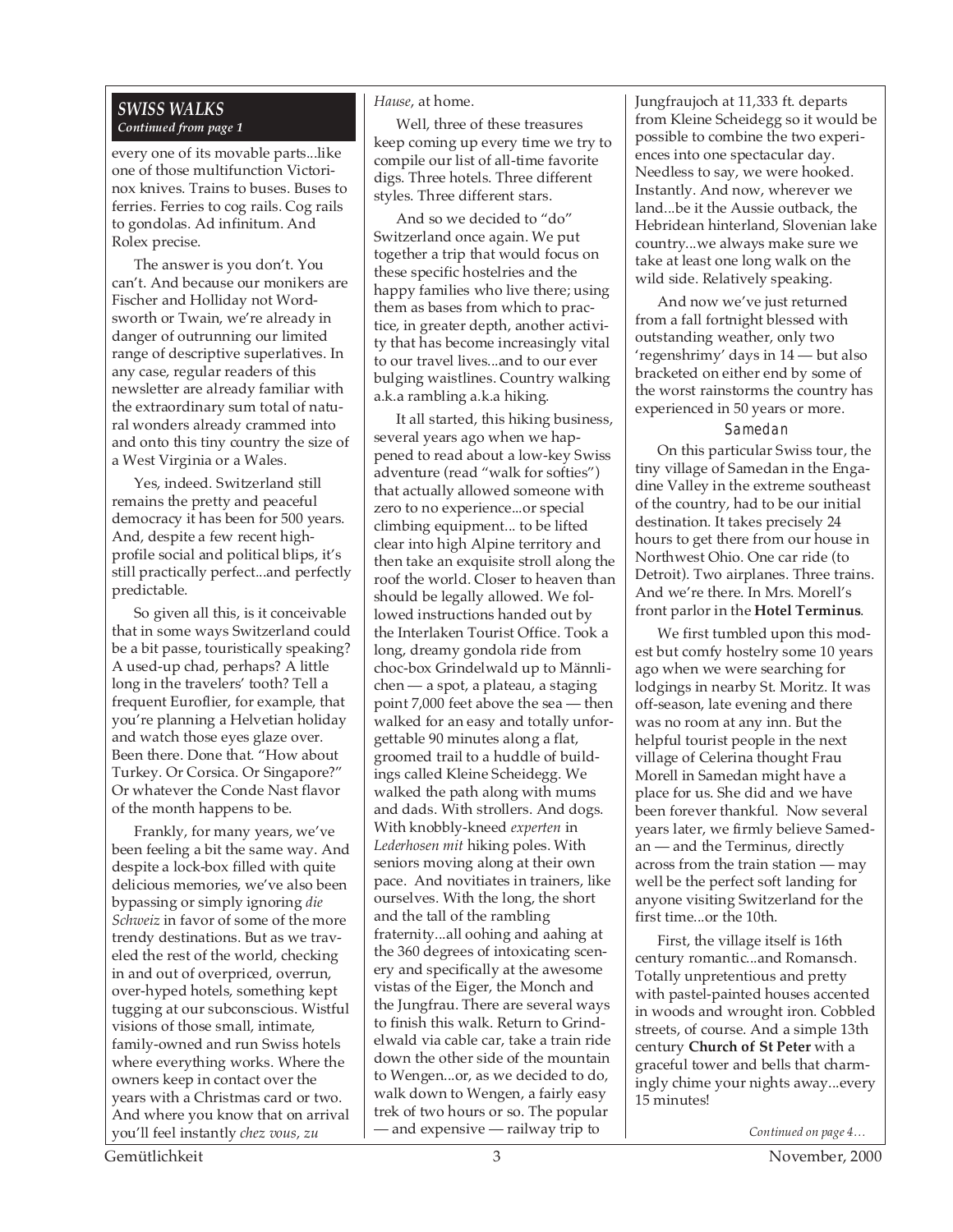#### *SWISS WALKS Continued from page 3*

There are several lodging options in Samedan, as you might expect from a village smack bang in ski country. Thirteen hotels with 525 beds, according to the local T.O., plus numerous apartments, B&B's and camping sites. While these are dominated physically...and fiscally..by the 4-star **Hotel Bernina**, the 2-star Terminus is ground zero and an *Editor's Choice* for us. Eighteen rooms, trimmed in light pine, spic 'n' span Swiss with views of snow capped peaks from every window over red and pink geraniumed flower boxes. Their well-run restaurant has all the usual hearty stuff. *Schnitzels*, *Rösti* and such. Simple. Substantial. And properly priced. But it's really the Morell family's efficient, no gush style and the overall *gemütlichkeit* of the place that makes it so irresistible. (The Terminus does not have an elevator.)

**Contact:** Hotel Terminus, CH-7503 Samedan, tel. +41/081/852 5336, fax 852-44-52, Family Morell-Kapeller **Daily rates:** Singles 98-107 Sfr. (\$54- \$59), doubles 190-204 Sfr. (\$106-\$113)

#### **An Engadine Walk**

The walk we made from here, described in the Samedan Tourist Office handout as "a must for every guest to our region" was precisely as advertised. It focuses on a mountain called Muragl that towers over the valley.

A 40-minute walk from Samedan along the River Inn (the same river, incidentally, that eventually finds its way to Innsbruck) brings you to the Punt Muragl parking lot where a steep cable car ride (discounted with the Swiss Rail Pass) rises over 7,000 feet and plonks passengers right onto the terrace of the aptly named **Berghotel** (rooms and food available) with simply staggering views over the Engadine Valley with its string of blue, blue lakes and eagleeyed views of St. Moritz, Pontresina and Samedan.

While there are two optional walks from here, the easier...and the and well prepared trail that took us one we chose...was on a fairly flat all around the mountainside. Ninety minutes of breathtaking valley scenery interrupted only by the ritualized and obligatory greetings of *Grüss Gott* or *Grütsi Miteinander* to oncoming walkers, Kodak photo ops at every bend, the intoxicating scents from the occasional pine and the odd rumble of a waterfall.

The first hour or so of the walk was, again, virtually effortless, as evidenced by the families comprised of the old, the young and even the halt and lame on occasion. Who goes up must, unfortunately at some point, also go down.

One option at the end was a steep uphill slog to Alp Languard and a chairlift to Pontresina...or a long hour's sometimes slippery and serpentine descent to the valley floor which required some very heavy breathing, the use of our indispensable Leki hiking poles...and two very strong drafts of Fischer's best brew at the end...before taking the short train ride back to Samedan. Next time the chairlift...but the experience reinforced everything we remembered about Swiss high-country hiking. Easy access. Well groomed, safe trails. Excellent way signs with distances and difficulty measures. And incomparable scenery.

#### Interlaken

You don't really go to Interlaken for its earthly pleasures. A bit too much kitsch and shop-opping these days. But for us, a couple of things make this resort town between two lakes "worth a journey." Its unbeatable location as the gateway to the Bernese Oberland...and the **Hotel Krebs**.

While the Krebs, another indisputable *Editor's Choice* in our view, doesn't get many mentions in the travel guides, perhaps because it closes between October and April (snow folk sleep closer to their slopes), we continue to be massively impressed by everything about this special place.

The Krebs is on Bahnhofstrasse, less than 200 yards from the Interlaken West station making it a good base for excursions. The public rooms are charming with polished wood floors, oriental rugs, antique furniture in cozy groupings and lots of greenery.

The 42 guestrooms in this 4-star hotel are all individually decorated and comfortably furnished. The breakfast buffet, served in the pretty dining room, is both elaborate and delicious. But as with all our favorite Swiss hotels, the people are the key element at the Krebs, beginning with Marianne Koschak-Krebs, fourth generation owner and her charming husband, Peter.

An unexpected bonus for a hotel of this size and price range is the concierge, Alberto, from Assisi. In his 33 years with the family, Alberto has accumulated a wealth of information about everything from country walks and folkloric evenings to train and postbus schedules.

**Daily Rates:** Singles 124-178 Sfr. (\$69-\$99), doubles 190-294 Sfr. (\$106- \$163)

**Contact:** Hotel Krebs, Bahnhofstrasse 4, CH-3800 Interlaken, Tel. +41/033/ 822 7161, fax 823 2465, email: hotelkrebs@bluewin.ch, Web www.krebshotel.ch, Peter and Marianne Koschak

#### **Schynige Platte Walk**

While the walking possibilities out of Interlaken are seemingly endless — you have only to look at the yellow directional signs in the middle of town or check in at the tourist office to find that out — we have a couple of suggestions above and beyond that original Männlichen/Scheidegg experience. (We do recommend that you always check out the weather of any mountain you're planning to visit...before you set out. The hotel TV sets have a channel that allows you to monitor conditions topside which can be very different from those at ground zero.)

 The first is the classic **Schynige Platte**. Three stars from the Michelin Man. The same from us. And whether you're going out for some fairly rigorous exercise....or just to hang out and breathe in the stupendous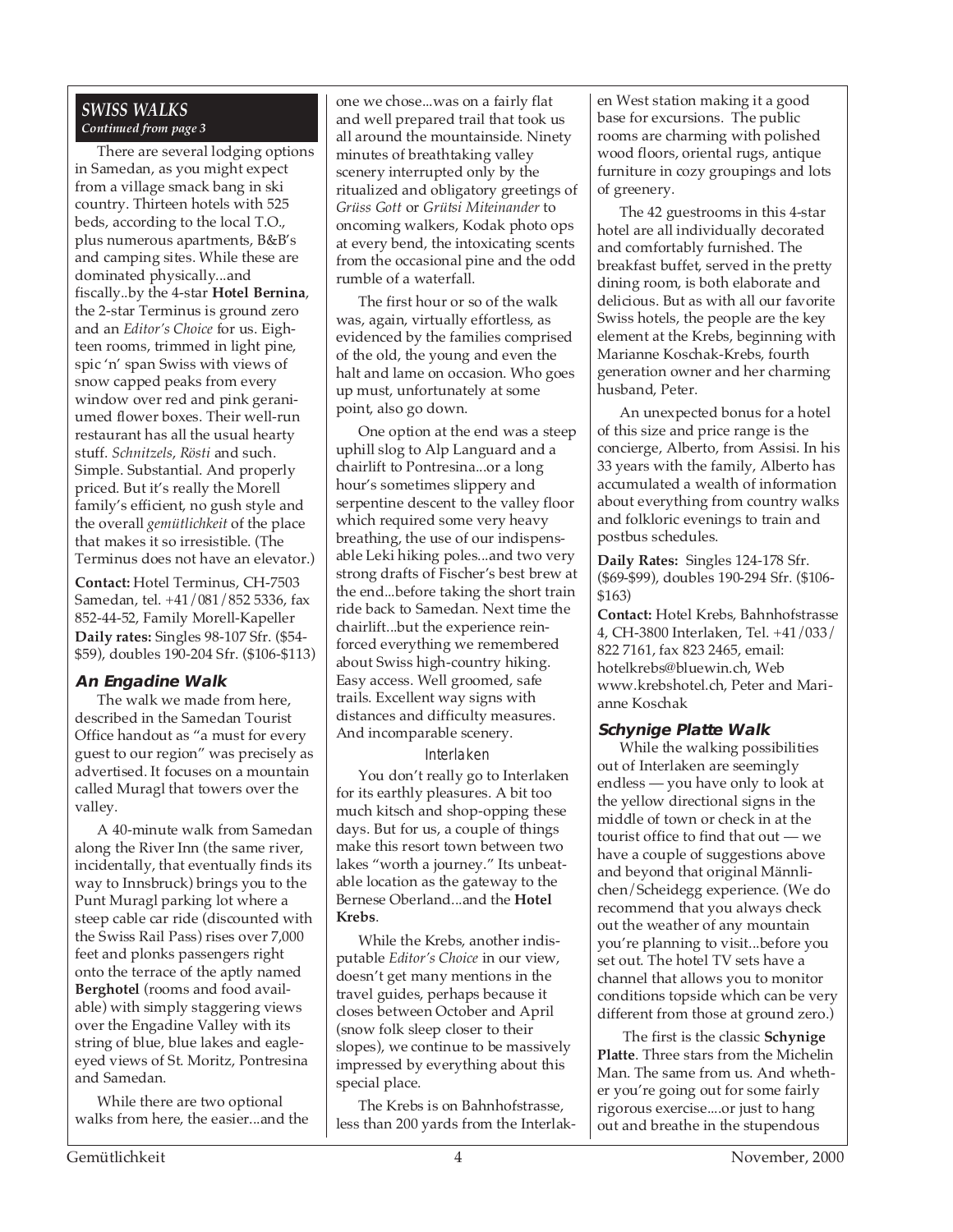views...the pretty little village of Wilderswil is the jumping off point, reachable either by train from Interlaken Ost, bus #5 from Interlaken West car park or via a pleasant 45 minute stroll through woods and farm country.

From that busy little station, a rack railway carries you skywards for the better part of an hour before turning everyone out onto the Schynige Platte station...with its own refreshment stand and a curious little store selling mountain gear; hiking boots, poles and the like.

Above one end of the station is a large sunny hotel terrace where you can inhale your 'kaffee und kuchen' at 6,800 feet with stupendous views over the Jungfrau Massif; on the other end is an **Alpine Botanical Garden** filled with local flora. Either of which would be enough to make the whole trip worthwhile. But for anyone with breath left in their lungs, a little ooompf in their legs and some decent foot gear, there's a simply brilliant "panoramic trail" that circles the summit for two hours. The first ten minutes or so...straight up...are a bit of a struggle, but then drop-dead views back down over Lake Brienz where the ferries look like toys in a bath tub, make all that heavy breathing well worth while. The rest of the invigorating walk doesn't disappoint either.

#### **Grindelwald First Walk**

Grindelwald, a short train ride from Interlaken, is the starting point for yet another fair weather classic that can be either active or passive, depending on your particular disposition or energy level. A cable car a few hundred meters up from the train station takes about 20 minutes in three steep stages up 6,600 ft. to the very top of the First mountainside — a viewing table and hotel that overlooks the Grindelwald basin, the Schreckhorn and of course, the Eiger peaks. Sit up here and enjoy the scenery. And cable car back down. Take an easy and popular hour-long walk along the ridge to an alpine lake called the Bachsee. Or decide as we did — with not a little trepidation — to walk all the way back down to

Grindelwald. Three knee-wearing but gorgeous hours through storybook country with unexpected loud bangs and booms off in the distance...provided by the Swiss army using the Eiger for artillery practice!

#### **Easy Walk in the Lauterbrunnen Valley**

If all this sounds a bit over the top, a bit too vigorous., there's a lovely leisurely option for Everyman through the Lauterbrunnen Valley. It incorporates peaceful alpine scenes, a famous mountain resort, a heartstopping cable car descent and concludes with a thunderous waterfall.

Take the train from Interlaken to Lauterbrunnen, meeting up with a funicular spectacular that whisks straight up a shockingly steep 61% grade cliff-side to Grütschalp (altitude 4,879 ft).

From there either take a 13 minute scenic mountain railway along the ridge to the resort village of Mürren — with yet even more fantastic views of the Eiger, Monch and Jungfrau — or walk there at a leisurely one hour and 30-minute rate over a wide, flat footpath that parallels the railway track.

Mürren itself is an attractive, small, car-free ski center where an Englishman named Arnold Lunn once invented the slalom. From there, you can follow a winding paved road down another two miles to the tiny farm hamlet of Gimmelwald. All cowbells. And pastures. And wooden houses *mit Blumen*.

From Gimmelwald, a cable car makes an eyepopping plunge off the edge of a cliff down to the Lauterbrunnen Valley floor. Next, a short bus ride on to the famous Trümmelbach Falls...where boiling cauldrons of rushing water corkscrew down through the valley walls at 20,000 liters a second. An elevator and a stepped catwalk take you right into the heat of the action. A bus goes back to Lauterbrunnen.

#### Lucerne

If there's a hotel that personifies and glorifies a city, it has to be the **Rebstock** in Lucerne. And its personable owner, Claudia Moser. The



Rebstock has many wonderful qualities, not the least of which is the easy 10-minute walk to the train station.

The hotel is situated on a square next to the Cathedral of St. Ledger, the patron saint of Lucerne. And the building itself, which housed a vintners' guildhall in 1443, is an officially recognized Swiss landmark and full of interesting nooks and crannies. The guest rooms, not surprisingly, come in many shapes and sizes. A few are on the small side with standard double beds. But each is decorated with style and flair, combining modern art and bold colors with well-chosen antiques. Even the bathroom tiles and towels fit into the color scheme.

Although there is an elevator, its use necessitates walking up a half flight of stairs. There are three excellent restaurants in the hotel serving traditional Swiss food with contemporary twists: a formal dining room, a bistro/cafe, and an informal lunch room that looks out over the street through wide glass windows. This is also where the breakfast buffet is served which includes eggs cooked to order.

Frau Moser, the longtime owner, is responsible for the decor and the daily operations and she is as unique as her hotel. During our stay she struck up a discussion about the then upcoming U.S. elections with every American who stayed in the hotel. Clearly fascinated by the process, she was anxious to know what each of us thought. Of course, since then we've stayed in fax contact with her to continue the exchange.

**Contact:** Hotel zum Rebstock Claudia Moser St. Leodegar Strasse 3 CH-6006 Lucerne Phone 011-41-41-410- 35-81 Fax 011-41-41-410-39-17 **Daily rates:** Singles 170-200 Sfr.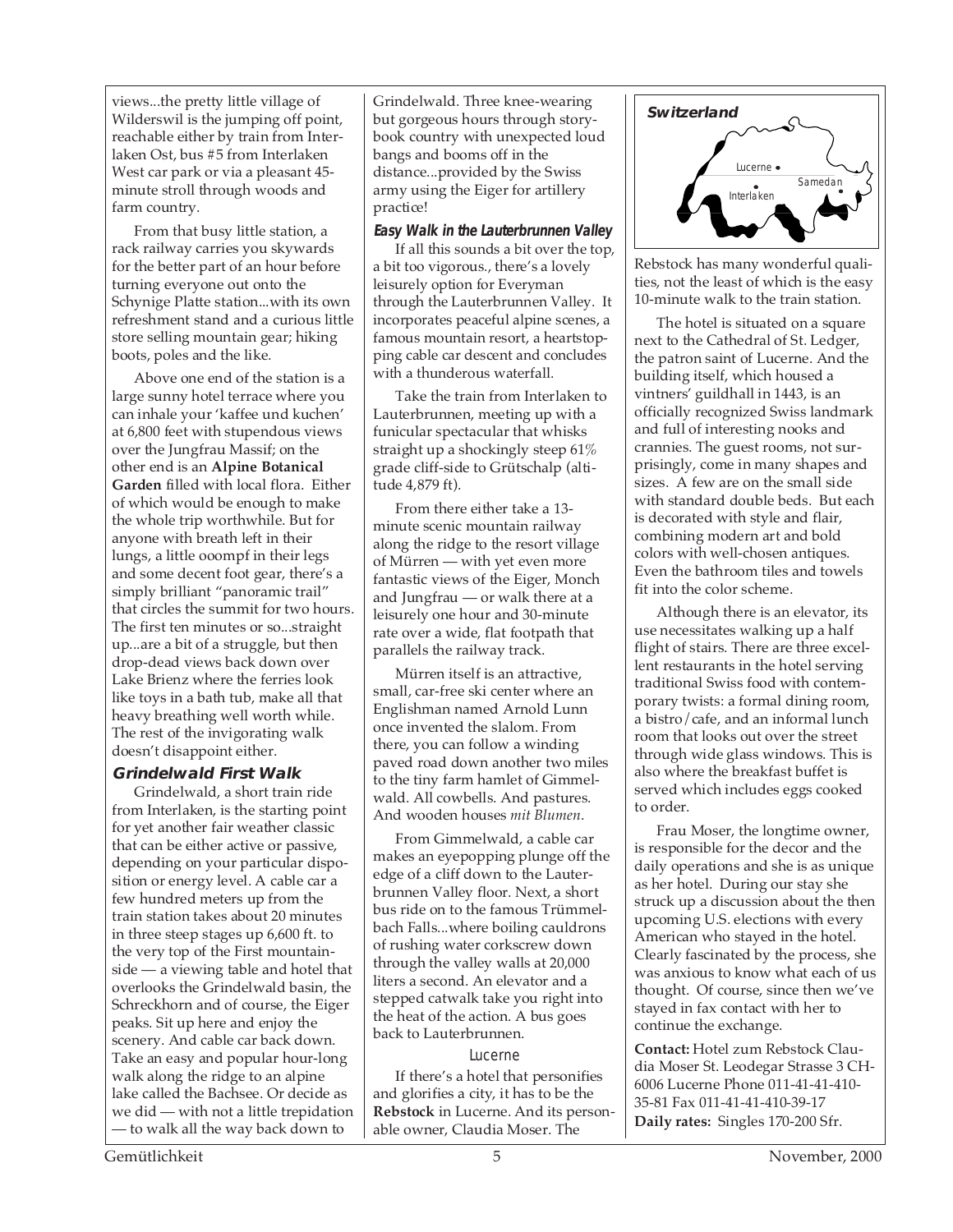#### *SWISS WALKS Continued from page 5*

(\$94-\$111), doubles 250-320 Sfr. (\$139-\$178)

#### **Lucerne Mountain Walks**

The hiking excursions from Lucerne are limitless. This is, after all, William Tell country. And the region's transport links are splendid with fleets of steamers and plenty of rack railways to take you off the beaten path. The best-known mountain tops — Pilatus and Rigi — are no less accessible and it was the Rigi that we chose for our wild side walk.

After two days of rain, the weather forecasts were promising a clear patch, so we took an early morning ferry from Lucerne to Vitznau and connected with Europe's oldest rack railway...vintage 1871 and 25% discounted with our indispensable Swiss Pass...for the long 1,800 meter climb to Rigi Kulm.

Most of the journey was through a thick layer of cloud but just as we reached the summit station, we broke through into clear sunshine giving us a simply stunning panoramic view of snowy peaks poking out of a thick sea of fluffy white clouds...the whole Alpine range...from end to end. There are easy walks all over the Rigi among woods and pastures...and the sunrise seen from the mountain top has apparently brought tearful exultations from generations of travelers...including Victor Hugo.

While the clouds and mist blanketing the lower reaches of the mountain didn't allow us to experience Rigi at its all-time best, the fivehour trek back down to Gersau for the ferry was exceptional enough for us to proclaim that, like General McArthur..."We shall return!"

Equipment & Fitness

**Equipment:** All of the walks described, with the exception of Rigi Kulm, can be accomplished in decent weather with a pair of sturdy trainers and a light jacket. In a perfect world, however, we would recommend the following:

• A good pair of waterproof

walking shoes or boots with good traction

- A waterproof jacket.
- A hat to keep out the sun/rain
- Sunscreen

•A walking stick or collapsible hiking pole

•A daypack for an extra sweater, camera, water bottle and binoculars.

**Fitness:** While most of these walks can be handled by anyone of limited experience or fitness level, we still recommend potential country ramblers begin a moderate exercise program at least three months before leaving home.

Web Sites

#### **CIA Factbook 2000:**

• www.odci.gov/cia/publications/factbook/geos/sz.html

#### **About Switzerland:**

- www.about.ch
- ch.swissvisit.com
- www.myswitzerland.com
- www.sbb.ch/index\_e.htm

#### **Lonely Planet:**

• ww.lonelyplanet.com/destinations/europe/switzerland/ M

#### *SILENT NIGHT TOUR Continued from page 1*

the guitar, the touching melody and words of what arguably has become the world's best-known Christmas song, were heard for the first time.

**Salzburg, Mohr's birthplace**

Our self-tour starts in Salzburg, where Josef Mohr was born out of wedlock and into poverty on December 11, 1792, the son of a seamstress and a military deserter. His birthplace and childhood home still stands at Number 9 Steingasse (although recent research suggests it was Number 11), a four-story tenement on a well-preserved medieval street. Marked only by a small plaque, the building nestles between the right bank of the Salzach and the 2,100-foot **Kapuzinerberg** in the New City, the eastern part of Salzburg, built primarily after the 16th century.

It's likely young Josef escaped the poverty of his youth by climbing the narrow, stepped walkway that enters the Steingasse beside his house and

weaves through medieval fortifications to the Capuchin friary atop the mountain. Here Josef (and today's traveler) could look out over the riches of Salzburg and into Bavaria beyond.

The view to the Old City on the left bank is postcard-perfect and has changed little in the past two centuries. The **Hohensalzburg** fortress, finished in 1681 after six centuries of construction, dominates the panorama, towering over the city's baroque spires.

Mohr could reach school or church in the old city in minutes via one of many bridges to the western bank. It's easy to retrace his steps. The shortest way to the massive Renaissance cathedral — or **Dom**  where he sang and was later ordained, would have taken him over the river, past the 15th century town hall and **Mozart's Birthplace** (not celebrated as such until decades later) on the famed **Getreidegasse**. From there, he walked through the wafting scents of the old market still active today — and past the **Residenz**, palatial home to the ruling archbishops, into the **Domplatz** to the cathedral.

It's only a few more steps to the adjacent **St. Peter's** cloister, where Mohr celebrated his first Mass. Rebuilt in the 17th and 18th centuries in Baroque style, the church borders ancient Christian catacombs and a cemetery where Mozart's sister Nannerl is buried. The cloister also houses Austria's oldest restaurant, the **Peterskeller**, established by Benedictine monks in 803 and frequented by Mohr.

It's an invigorating climb from St. Peter's up winding pathways to the top of the **Mönchsberg**, the 400-foot high hill that stretches from the Hohensalzburg nearly two miles along the old city. (Other options to the top include a funicular railway and an elevator.) The walker is rewarded with commanding views of the Alps to the south and the old and new cities and the Kapuzinerberg to the east. To the north, the Salzach glimmers as it makes its way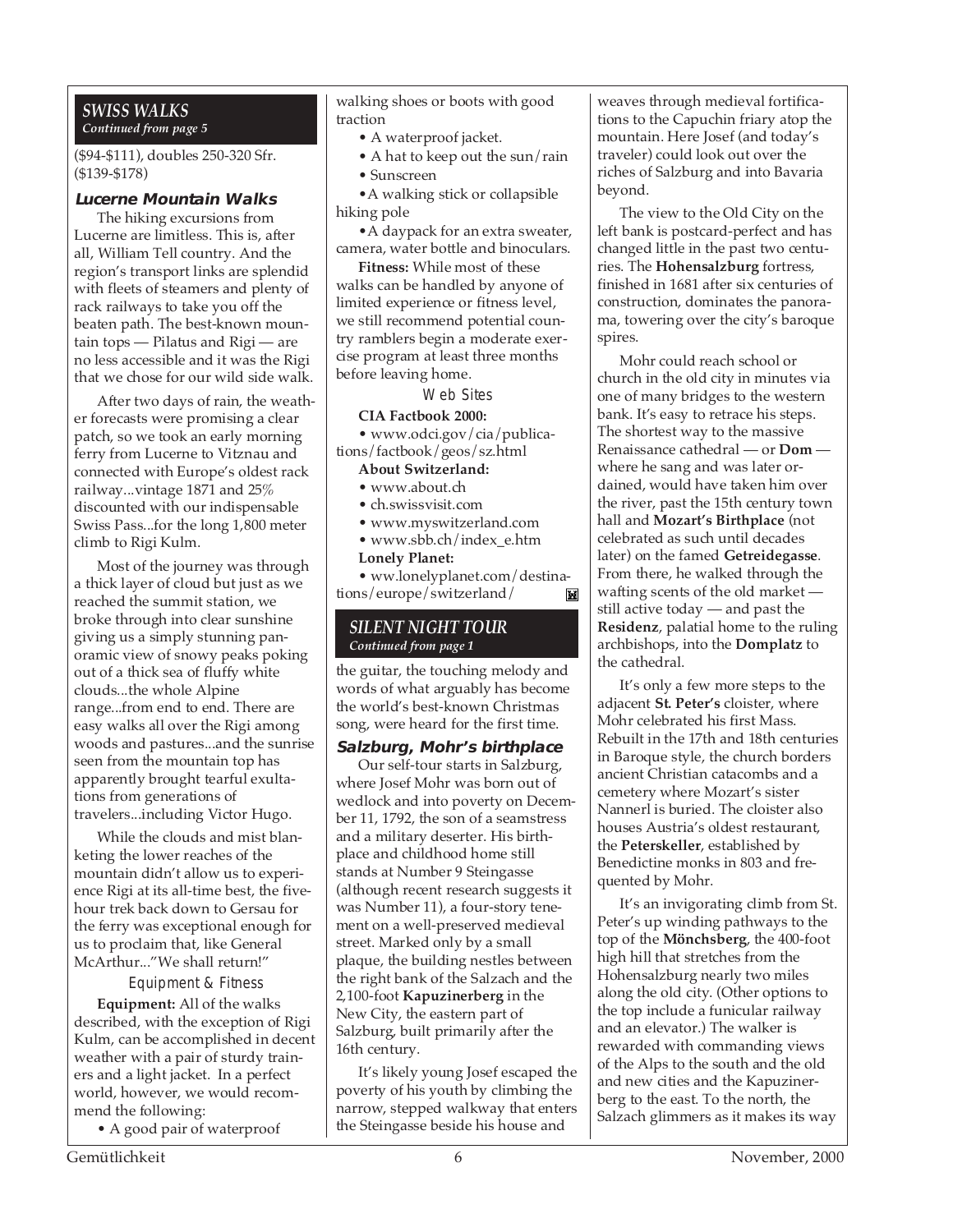11 miles downstream to Oberndorf, where Mohr moved in 1817 to serve as assistant pastor at St. Nikolas.

#### **Oberndorf**

He traveled to his new assignment by riverboat, a common means of transportation in 1817. Today, a local narrow-gauge railway offers a less precarious option, and many summertime tourists rent bicycles and follow a riverbank path.

Mohr's old church fell to floods nearly a century ago, but the **Stille-Nacht-Kapelle**, the small memorial chapel completed in 1937, stands on the site. Inside, candles flicker and fresh flowers lie before a woodcarved nativity scene and altar. A guest-book reveals visitors from around the world. Light filters through two stained-glass windows, one depicting Mohr and the old church, the other Gruber and the Arnsdorf schoolhouse. The "new" church, down the street and behind a brass memorial to the two men, contains statues and altar paintings from the original church, while the town museum houses a new exhibit dedicated to the carol.

#### **Arnsdorf: Home of Franz Gruber**

It's minutes by car or bus, or an hour's walk to Arnsdorf, still a tiny village consisting of a church, a schoolhouse and a few homes. Franz Gruber took his first teaching job here in 1807, living upstairs in the schoolhouse with the first and second of his three wives (not at the same time). He played guitar, violin and organ, a joy he shared daily with the young farm children.

The musical spirit lingers. On a recent visit to the schoolhouse, the sounds of children singing Austrian folk songs and the rhythmic strumming of a guitar echoed down its hardwood floors and white plaster walls. Except for nylon parkas draped on wooden pegs, the year might have been 1818.

The apartment that served as Gruber's home is now a museum with furniture from the early 1800s, much of it Gruber's. The small bed, a guide points out with a wink, may explain why Gruber had 12 children.

#### **Hallein: Gruber Home and Grave**

In 1833, Gruber took a position at the 13th-century **Dekanats Church** in the larger town of Hallein, about 10 miles south of Salzburg. A short walk from the town center (following signs *Zum Grubergrab*) passes tall, well-kept 17th and 18th century houses along open squares and narrow, cobblestone streets.

A small plaza fronts the plain house where Gruber lived and died. Though the church cemetery was moved, Gruber — who died in 1863 at age 75 — still lies between the house and the church in the original family plot; a wrought-iron cross marks the grave. A few years ago, the town restored the apartment and turned it into the **Gruber Museum**.

#### **Wagrain: Mohr's Last Years**

Franz-Xaver Gruber's story ends in Hallein, but our tour continues 20 miles south to the village of Wagrain, where, for 21 years until his death in 1848, Josef Mohr served as parish priest. In that time, Mohr championed the causes of the disadvantaged, the young and the elderly, and the village still honors his memory, not just as the *Silent Night* composer but as a social reformer. Eight years ago, as part of his 200th birthday celebration, the village established an exhibit devoted to his memory. Visitors can pass by the parish house where he lived. He earned living expenses using the adjacent farmland and orchards that still bear fruit.

Mohr's gravesite is at the entrance to the 700-year-old parish church and in view of the **Josef Mohr School** and the **Josef Mohr Home for the Aged**, both built with funds raised by him more than 150 years ago. On December 11, the priest's birthday, crowds gather at the grave to hear children honor him with song. A memorial concert and sing-along also take place in the church on December 26.

Not all of the old priest is buried in Wagrain. To mark the 100th anniversary of *Silent Night*, the village commissioned a statue. Lacking any portraits, his coffin was exhumed and his skull sent to Vienna, where a

suggested likeness was drawn and given to the sculptor. Both the memorial and skull ended up in Oberndorf — the memorial in front of the new church, the skull under the altar in the memorial chapel.

Behind the church, farmhouses perch on distant hills. Late one night, just before Christmas, Father Mohr was summoned there to give last rites. While returning, the 55-yearold priest became snowbound for several hours. He fell ill and died four weeks later of a lung infection.

#### **The Story Continues**

*Silent Night* passed to the world thanks to the organ builder who came to repair St. Nikolas' instrument. He brought the carol back to his home in the village of Fügen not far from Innsbruck, nearly 200 miles away. The following Christmas it was performed by two family singing groups (forerunners to the Von Trapps), who later toured Europe, England and Russia with the song in their repertoire as a "Tirolian folksong." One of the groups brought the song to America, performing in New York on December 24, 1839. It wasn't until 1854, six years after Mohr's death, that the two composers received credit for their work.

Fügen has commemorated its role in starting the carol's spread across the globe — it's been translated into nearly 200 languages — by marking the homes of the organ builder and both families and setting aside part of the village museum.

#### **Getting Around**

Using Salzburg as a base, easy daytrips can be made to Oberndorf and Arnsdorf to the north, and Hallein and Wagrain to the south.

Trains run almost hourly from the Salzburg Lokalbahnhof (next to the main station) to Oberndorf. The 25-minute trip costs about \$3 each way. It's a delightful one-hour walk from Oberndorf to Arnsdorf, although taxi service is available.

*Continued on page 8…* Hallein, about 10 minutes from Salzburg, is easily reached by trains that leave the main station twice hourly. St. Johann im Pongau, the